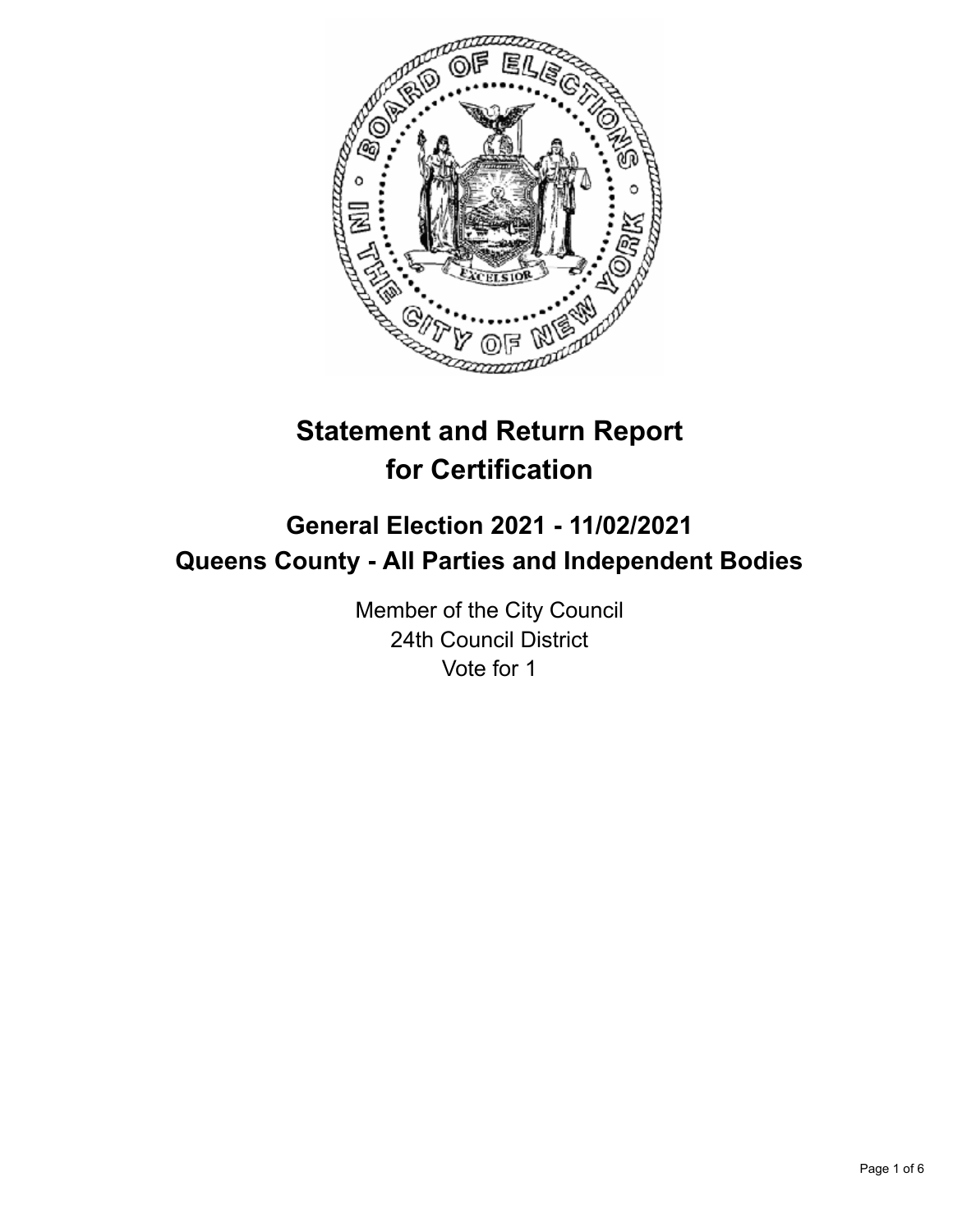

#### **Assembly District 24**

| PUBLIC COUNTER                                           | 4,461 |
|----------------------------------------------------------|-------|
| <b>MANUALLY COUNTED EMERGENCY</b>                        | 0     |
| <b>ABSENTEE / MILITARY</b>                               | 376   |
| <b>AFFIDAVIT</b>                                         | 10    |
| <b>Total Ballots</b>                                     | 4,847 |
| Less - Inapplicable Federal/Special Presidential Ballots | 0     |
| <b>Total Applicable Ballots</b>                          | 4,847 |
| JAMES F. GENNARO (DEMOCRATIC)                            | 3,389 |
| TIMOTHY ROSEN (REPUBLICAN)                               | 853   |
| MUJIB U. RAHMAN (CONSERVATIVE)                           | 409   |
| ANTHONY LEMMA SR. (WRITE-IN)                             | 1     |
| DANIEL MACIAS (WRITE-IN)                                 | 1     |
| MAHTAB KHAN (WRITE-IN)                                   | 1     |
| MOUMITA AHMED (WRITE-IN)                                 | 4     |
| STEVE A WILLIAMS (WRITE-IN)                              | 1     |
| UNATTRIBUTABLE WRITE-IN (WRITE-IN)                       | 4     |
| <b>Total Votes</b>                                       | 4,663 |
| Unrecorded                                               | 184   |

#### **Assembly District 25**

| <b>MANUALLY COUNTED EMERGENCY</b><br>0<br>ABSENTEE / MILITARY<br>451<br><b>AFFIDAVIT</b><br>22<br>4,129<br><b>Total Ballots</b><br>0<br>Less - Inapplicable Federal/Special Presidential Ballots<br>4,129<br><b>Total Applicable Ballots</b><br>JAMES F. GENNARO (DEMOCRATIC)<br>2,434<br>TIMOTHY ROSEN (REPUBLICAN)<br>1,342<br>MUJIB U. RAHMAN (CONSERVATIVE)<br>103<br>ANGELO KING (WRITE-IN)<br>1<br>DEEPTI SHARMA (WRITE-IN)<br>3<br>DONALD J. TRUMP (WRITE-IN)<br>1<br><b>JACK SKELLETON (WRITE-IN)</b><br>1<br>3<br>LOIS MARBACH (WRITE-IN)<br>1<br>MOUMITA AHMED (WRITE-IN)<br>PATINA SUGA (WRITE-IN)<br>1<br>RICK SAGE (WRITE-IN)<br>1<br>SANDRA UNG (WRITE-IN)<br>1<br>TAMMY OSHEVOV (WRITE-IN)<br>1<br>UNATTRIBUTABLE WRITE-IN (WRITE-IN)<br>4<br>YU CHING PAI (WRITE-IN)<br>1<br>YU-CHING PAI (WRITE-IN)<br>2<br>3,900<br><b>Total Votes</b><br>Unrecorded<br>229 | PUBLIC COUNTER | 3,656 |
|-------------------------------------------------------------------------------------------------------------------------------------------------------------------------------------------------------------------------------------------------------------------------------------------------------------------------------------------------------------------------------------------------------------------------------------------------------------------------------------------------------------------------------------------------------------------------------------------------------------------------------------------------------------------------------------------------------------------------------------------------------------------------------------------------------------------------------------------------------------------------------|----------------|-------|
|                                                                                                                                                                                                                                                                                                                                                                                                                                                                                                                                                                                                                                                                                                                                                                                                                                                                               |                |       |
|                                                                                                                                                                                                                                                                                                                                                                                                                                                                                                                                                                                                                                                                                                                                                                                                                                                                               |                |       |
|                                                                                                                                                                                                                                                                                                                                                                                                                                                                                                                                                                                                                                                                                                                                                                                                                                                                               |                |       |
|                                                                                                                                                                                                                                                                                                                                                                                                                                                                                                                                                                                                                                                                                                                                                                                                                                                                               |                |       |
|                                                                                                                                                                                                                                                                                                                                                                                                                                                                                                                                                                                                                                                                                                                                                                                                                                                                               |                |       |
|                                                                                                                                                                                                                                                                                                                                                                                                                                                                                                                                                                                                                                                                                                                                                                                                                                                                               |                |       |
|                                                                                                                                                                                                                                                                                                                                                                                                                                                                                                                                                                                                                                                                                                                                                                                                                                                                               |                |       |
|                                                                                                                                                                                                                                                                                                                                                                                                                                                                                                                                                                                                                                                                                                                                                                                                                                                                               |                |       |
|                                                                                                                                                                                                                                                                                                                                                                                                                                                                                                                                                                                                                                                                                                                                                                                                                                                                               |                |       |
|                                                                                                                                                                                                                                                                                                                                                                                                                                                                                                                                                                                                                                                                                                                                                                                                                                                                               |                |       |
|                                                                                                                                                                                                                                                                                                                                                                                                                                                                                                                                                                                                                                                                                                                                                                                                                                                                               |                |       |
|                                                                                                                                                                                                                                                                                                                                                                                                                                                                                                                                                                                                                                                                                                                                                                                                                                                                               |                |       |
|                                                                                                                                                                                                                                                                                                                                                                                                                                                                                                                                                                                                                                                                                                                                                                                                                                                                               |                |       |
|                                                                                                                                                                                                                                                                                                                                                                                                                                                                                                                                                                                                                                                                                                                                                                                                                                                                               |                |       |
|                                                                                                                                                                                                                                                                                                                                                                                                                                                                                                                                                                                                                                                                                                                                                                                                                                                                               |                |       |
|                                                                                                                                                                                                                                                                                                                                                                                                                                                                                                                                                                                                                                                                                                                                                                                                                                                                               |                |       |
|                                                                                                                                                                                                                                                                                                                                                                                                                                                                                                                                                                                                                                                                                                                                                                                                                                                                               |                |       |
|                                                                                                                                                                                                                                                                                                                                                                                                                                                                                                                                                                                                                                                                                                                                                                                                                                                                               |                |       |
|                                                                                                                                                                                                                                                                                                                                                                                                                                                                                                                                                                                                                                                                                                                                                                                                                                                                               |                |       |
|                                                                                                                                                                                                                                                                                                                                                                                                                                                                                                                                                                                                                                                                                                                                                                                                                                                                               |                |       |
|                                                                                                                                                                                                                                                                                                                                                                                                                                                                                                                                                                                                                                                                                                                                                                                                                                                                               |                |       |
|                                                                                                                                                                                                                                                                                                                                                                                                                                                                                                                                                                                                                                                                                                                                                                                                                                                                               |                |       |
|                                                                                                                                                                                                                                                                                                                                                                                                                                                                                                                                                                                                                                                                                                                                                                                                                                                                               |                |       |
|                                                                                                                                                                                                                                                                                                                                                                                                                                                                                                                                                                                                                                                                                                                                                                                                                                                                               |                |       |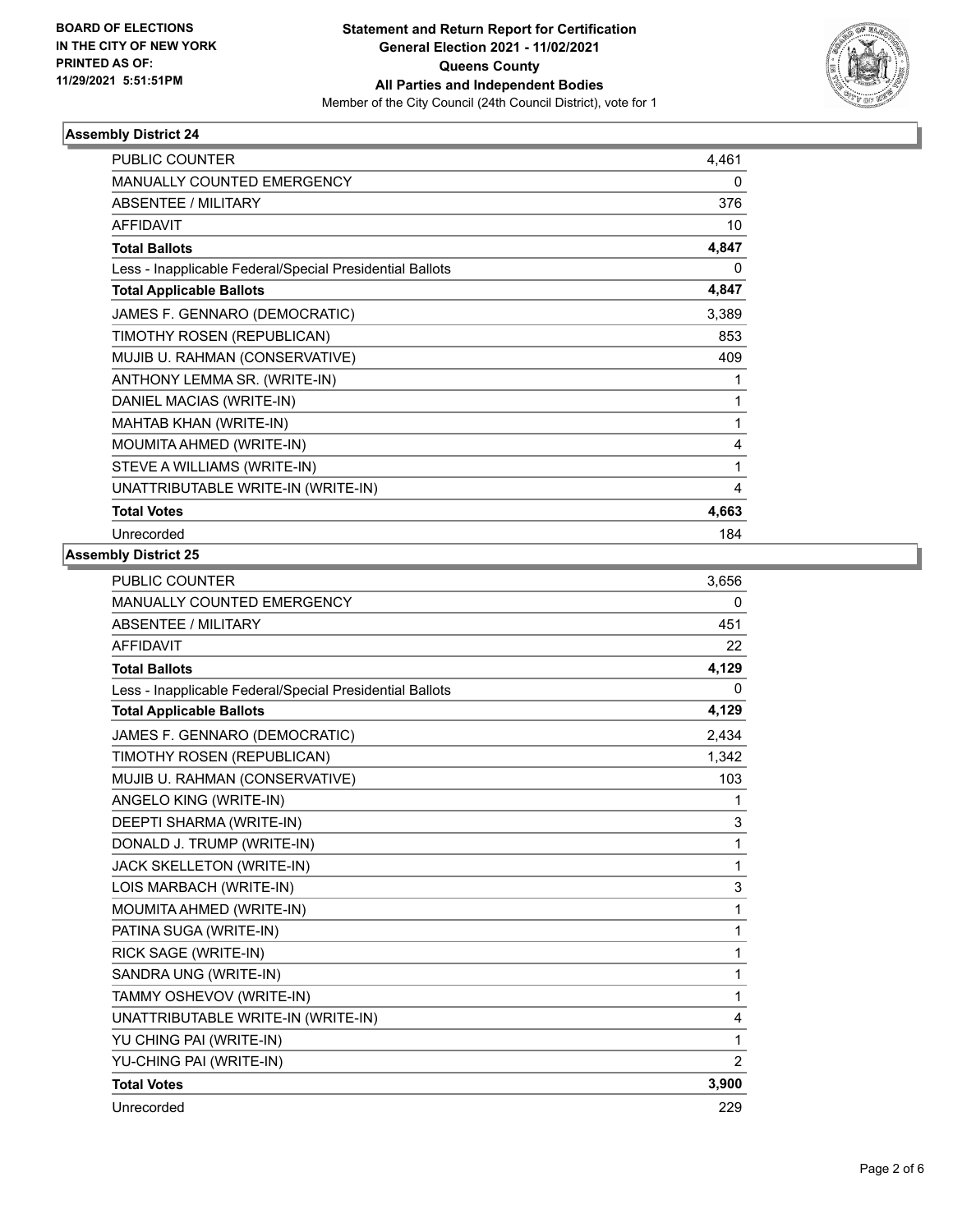

#### **Assembly District 27**

| <b>PUBLIC COUNTER</b>                                    | 6,498    |
|----------------------------------------------------------|----------|
| MANUALLY COUNTED EMERGENCY                               | $\Omega$ |
| ABSENTEE / MILITARY                                      | 743      |
| <b>AFFIDAVIT</b>                                         | 24       |
| <b>Total Ballots</b>                                     | 7,265    |
| Less - Inapplicable Federal/Special Presidential Ballots | 0        |
| <b>Total Applicable Ballots</b>                          | 7,265    |
| JAMES F. GENNARO (DEMOCRATIC)                            | 5,308    |
| TIMOTHY ROSEN (REPUBLICAN)                               | 1,455    |
| MUJIB U. RAHMAN (CONSERVATIVE)                           | 125      |
| AIDA VERNON (WRITE-IN)                                   | 1        |
| ANGELO KING (WRITE-IN)                                   | 2        |
| CARMEN RIVERA (WRITE-IN)                                 | 1        |
| DEEPTI SHARMA (WRITE-IN)                                 | 2        |
| DERRICK NEVILLE (WRITE-IN)                               | 1        |
| FLORENCE FISHER (WRITE-IN)                               | 1        |
| JOSHUA MAYNARD (WRITE-IN)                                | 1        |
| MELISSA MENESES (WRITE-IN)                               | 1        |
| MOUMITA AHMED (WRITE-IN)                                 | 8        |
| NICHOLAS ARTURE (WRITE-IN)                               | 1        |
| SANDRO NAVARRO (WRITE-IN)                                | 1        |
| SCOTT I. MARSHALL (WRITE-IN)                             | 1        |
| SOMA SYED (WRITE-IN)                                     | 1        |
| UNATTRIBUTABLE WRITE-IN (WRITE-IN)                       | 6        |
| UNCOUNTED WRITE-IN PER STATUTE (WRITE-IN)                | 1        |
| <b>Total Votes</b>                                       | 6,917    |
| Unrecorded                                               | 348      |
| nhlw Nietriet 70                                         |          |

### **Assembly District 29**

| <b>PUBLIC COUNTER</b>                                    | 768            |
|----------------------------------------------------------|----------------|
| <b>MANUALLY COUNTED EMERGENCY</b>                        | 0              |
| <b>ABSENTEE / MILITARY</b>                               | 82             |
| AFFIDAVIT                                                | 6              |
| <b>Total Ballots</b>                                     | 856            |
| Less - Inapplicable Federal/Special Presidential Ballots | $\Omega$       |
| <b>Total Applicable Ballots</b>                          | 856            |
| JAMES F. GENNARO (DEMOCRATIC)                            | 644            |
| TIMOTHY ROSEN (REPUBLICAN)                               | 82             |
| MUJIB U. RAHMAN (CONSERVATIVE)                           | 72             |
| ALVIN MICHELL (WRITE-IN)                                 | 1              |
| MOUMITA AHMED (WRITE-IN)                                 | $\overline{2}$ |
| UNATTRIBUTABLE WRITE-IN (WRITE-IN)                       | $\overline{2}$ |
| <b>Total Votes</b>                                       | 803            |
| Unrecorded                                               | 53             |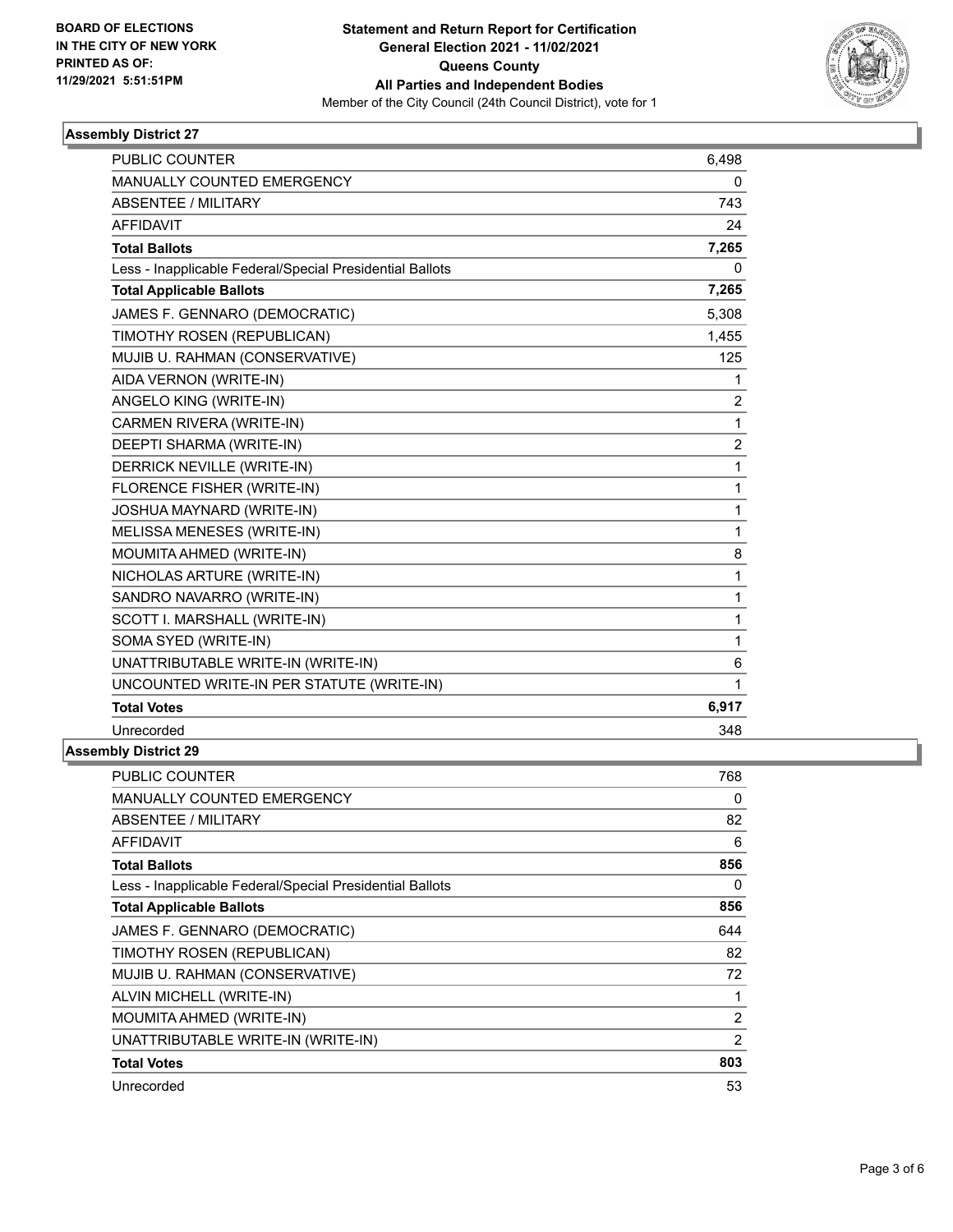

#### **Assembly District 32**

| PUBLIC COUNTER                                           | 1,241 |
|----------------------------------------------------------|-------|
| <b>MANUALLY COUNTED EMERGENCY</b>                        | 0     |
| ABSENTEE / MILITARY                                      | 70    |
| <b>AFFIDAVIT</b>                                         | 6     |
| <b>Total Ballots</b>                                     | 1,317 |
| Less - Inapplicable Federal/Special Presidential Ballots | 0     |
| <b>Total Applicable Ballots</b>                          | 1,317 |
| JAMES F. GENNARO (DEMOCRATIC)                            | 965   |
| TIMOTHY ROSEN (REPUBLICAN)                               | 138   |
| MUJIB U. RAHMAN (CONSERVATIVE)                           | 112   |
| MOUMITA AHMED (WRITE-IN)                                 |       |
| PAUL CHAPLIN (WRITE-IN)                                  |       |
| UNATTRIBUTABLE WRITE-IN (WRITE-IN)                       |       |
| <b>Total Votes</b>                                       | 1,218 |
| Unrecorded                                               | 99    |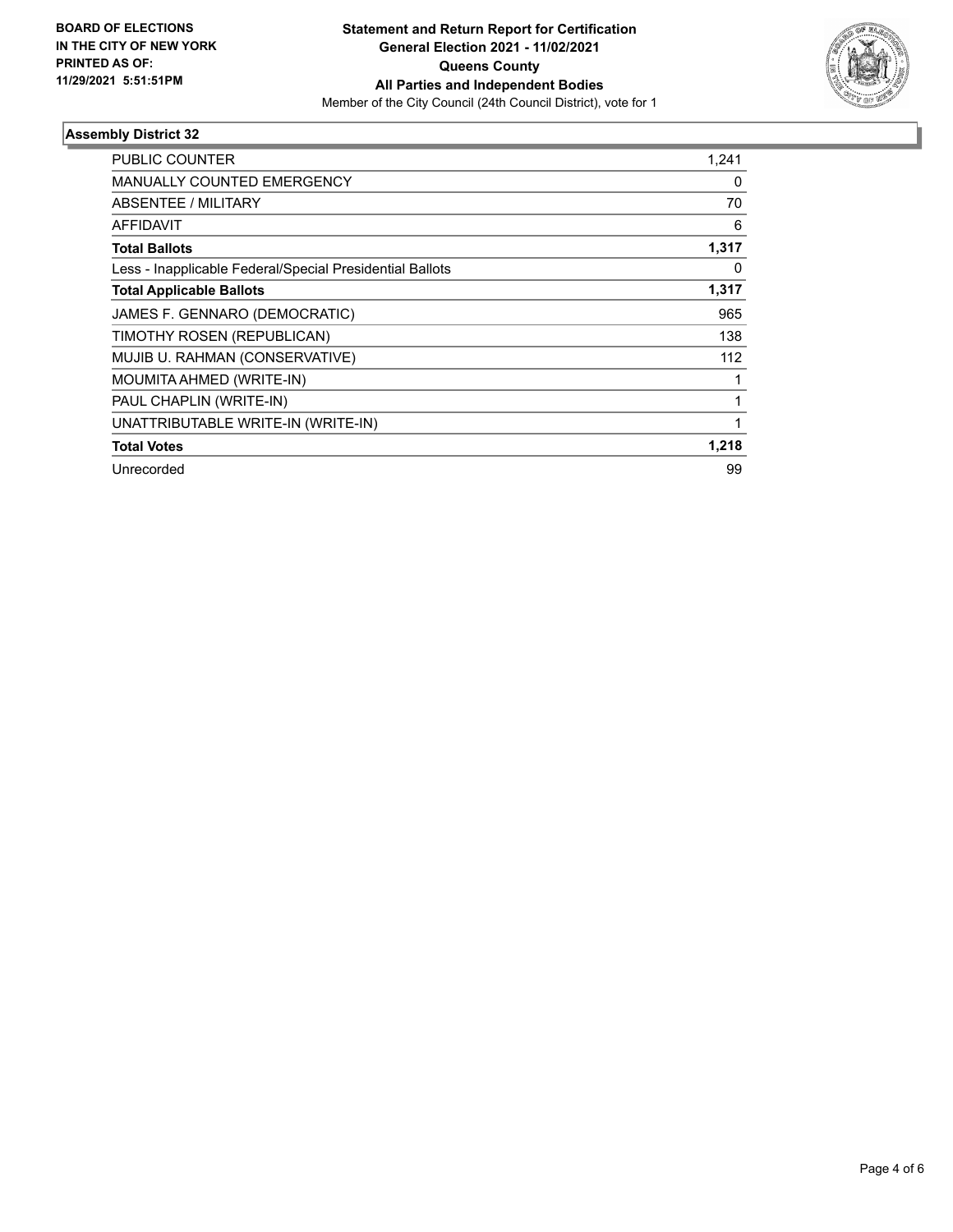

#### **Total for Member of the City Council (24th Council District) - Queens County**

| PUBLIC COUNTER                                           | 16,624         |
|----------------------------------------------------------|----------------|
| MANUALLY COUNTED EMERGENCY                               | 0              |
| ABSENTEE / MILITARY                                      | 1,722          |
| AFFIDAVIT                                                | 68             |
| <b>Total Ballots</b>                                     | 18,414         |
| Less - Inapplicable Federal/Special Presidential Ballots | 0              |
| <b>Total Applicable Ballots</b>                          | 18,414         |
| JAMES F. GENNARO (DEMOCRATIC)                            | 12,740         |
| TIMOTHY ROSEN (REPUBLICAN)                               | 3,870          |
| MUJIB U. RAHMAN (CONSERVATIVE)                           | 821            |
| AIDA VERNON (WRITE-IN)                                   | 1              |
| ALVIN MICHELL (WRITE-IN)                                 | 1              |
| ANGELO KING (WRITE-IN)                                   | 3              |
| ANTHONY LEMMA SR. (WRITE-IN)                             | 1              |
| CARMEN RIVERA (WRITE-IN)                                 | $\mathbf 1$    |
| DANIEL MACIAS (WRITE-IN)                                 | 1              |
| DEEPTI SHARMA (WRITE-IN)                                 | 5              |
| DERRICK NEVILLE (WRITE-IN)                               | $\mathbf 1$    |
| DONALD J. TRUMP (WRITE-IN)                               | 1              |
| FLORENCE FISHER (WRITE-IN)                               | 1              |
| JACK SKELLETON (WRITE-IN)                                | $\mathbf 1$    |
| JOSHUA MAYNARD (WRITE-IN)                                | 1              |
| LOIS MARBACH (WRITE-IN)                                  | 3              |
| MAHTAB KHAN (WRITE-IN)                                   | $\mathbf 1$    |
| MELISSA MENESES (WRITE-IN)                               | 1              |
| MOUMITA AHMED (WRITE-IN)                                 | 16             |
| NICHOLAS ARTURE (WRITE-IN)                               | 1              |
| PATINA SUGA (WRITE-IN)                                   | 1              |
| PAUL CHAPLIN (WRITE-IN)                                  | 1              |
| RICK SAGE (WRITE-IN)                                     | 1              |
| SANDRA UNG (WRITE-IN)                                    | 1              |
| SANDRO NAVARRO (WRITE-IN)                                | 1              |
| SCOTT I. MARSHALL (WRITE-IN)                             | 1              |
| SOMA SYED (WRITE-IN)                                     | 1              |
| STEVE A WILLIAMS (WRITE-IN)                              | 1              |
| TAMMY OSHEVOV (WRITE-IN)                                 | $\mathbf{1}$   |
| UNATTRIBUTABLE WRITE-IN (WRITE-IN)                       | 17             |
| UNCOUNTED WRITE-IN PER STATUTE (WRITE-IN)                | 1              |
| YU CHING PAI (WRITE-IN)                                  | 1              |
| YU-CHING PAI (WRITE-IN)                                  | $\overline{2}$ |
| <b>Total Votes</b>                                       | 17,501         |
| Unrecorded                                               | 913            |